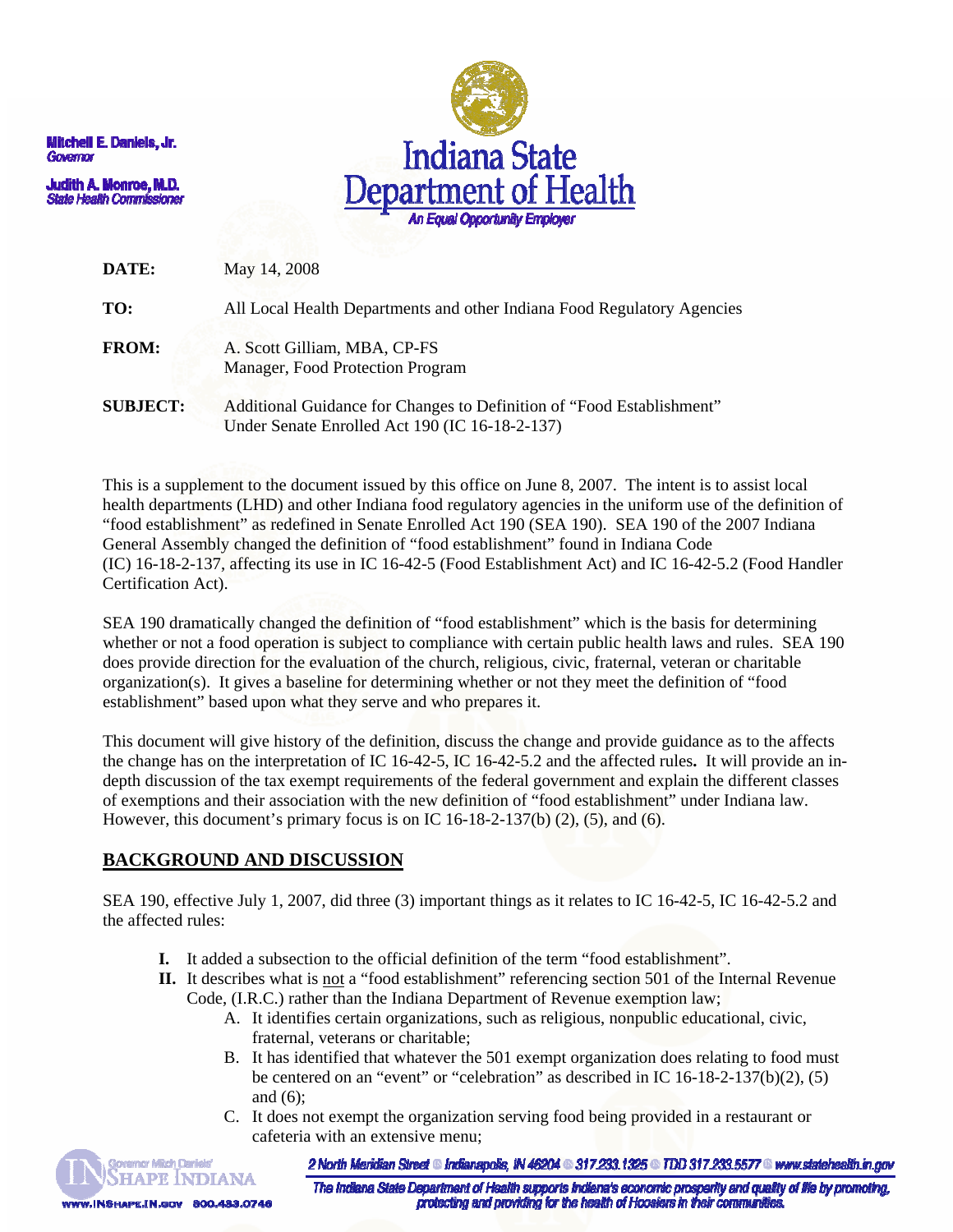- D. It does not exempt food prepared by a for-profit entity; and
- E. It changed the length of time the civic, fraternal, veterans or charitable organization(s) can serve food without meeting the definition of "food establishment" from thirty (30) days to fifteen (15) days within a calendar year.
- **III.** It repealed IC 16-42-5-4, which stated provisions concerning not-for-profit organizations and their ability to waive their exemption from regulation.

Prior to SEA 190, the definition of "food establishment" was found in IC 16-18-2-137 and was defined simply "*for purposes of IC 16-42-5 and IC 16-42-5.2, means any building, room, basement, vehicle of transportation, cellar, or open or enclosed area occupied or used for handling food"* which could involve many different types of food handling. In IC 16-42-5.2, the definition of "food establishment" is referenced, as it relates to the definition of certified food handlers and food handler. In addition, the section concerning non-profit organizations addressed in IC 16-42-5-4 that were exempt from the Indiana gross income tax was repealed, but a more extensive definition was written to replace it and took effect on July 1, 2007.

Furthermore, a "retail food establishment" as defined in ISDH Rule 410 IAC 7-24, Retail Food Establishment Sanitation Requirements, is a subset of the definition of "food establishment". If a facility is determined to not be a "food establishment" then it would also not be considered a "retail food establishment."

# **I. Definition of "Food Establishment"**

(Affected sections IC 16-18-2-137(b))

With the addition of the new subsection to the definition of "food establishment" a re-evaluation of all organizations and event operations that may be affected will need to be performed and a determination made as to whether or not the operation meets the new definition of "food establishment". This must be done first before considering inspecting or licensing the operation. Operations that do not meet the definition are not subject to Indiana laws and rules.

# **II. IRS 501 "Tax Exempt" Code**

(Affected sections IC 16-18-2-137(b)(2); IC 16-18-2-137(b)(5); IC 16-18-2-137(b)(6))

To discuss this subject, one needs to know and understand the conditions under which the IRS code functions. The new definition of "food establishment" addresses religious; nonpublic educational settings; and civic, fraternal, veterans or charitable organizations, all of which are impacted by the IRS 501 code. All organizations must be a legal entity and have IRS 501 status. It is therefore necessary for a common understanding of what is meant by the terms.

**Legal Entity:** The IRS has indicated that an organization must be a "legal entity" in order to be tax-exempt under IRS section 501. The following are examples of how an organization could prove they exist as a legal entity:

- Letters of Determination or Affirmation, if the organization has filed for the tax exempt status; *These letters may also be available when certain organizations, not required to file, may have voluntarily filed.*
- "Articles of Incorporation", if a corporation has filed with the Secretary of State;
- Organization or governing document signed by at least two (2) members, if an association;
- Documentation related to their charter from a parent organization; or
- Legal opinion as to the tax status of the organization from a licensed attorney.

If an organization applied for a "letter of determination or affirmation" from the IRS, but the document is not available, then the regulatory authority has the authority to ask to see any documentation used to facilitate a determination.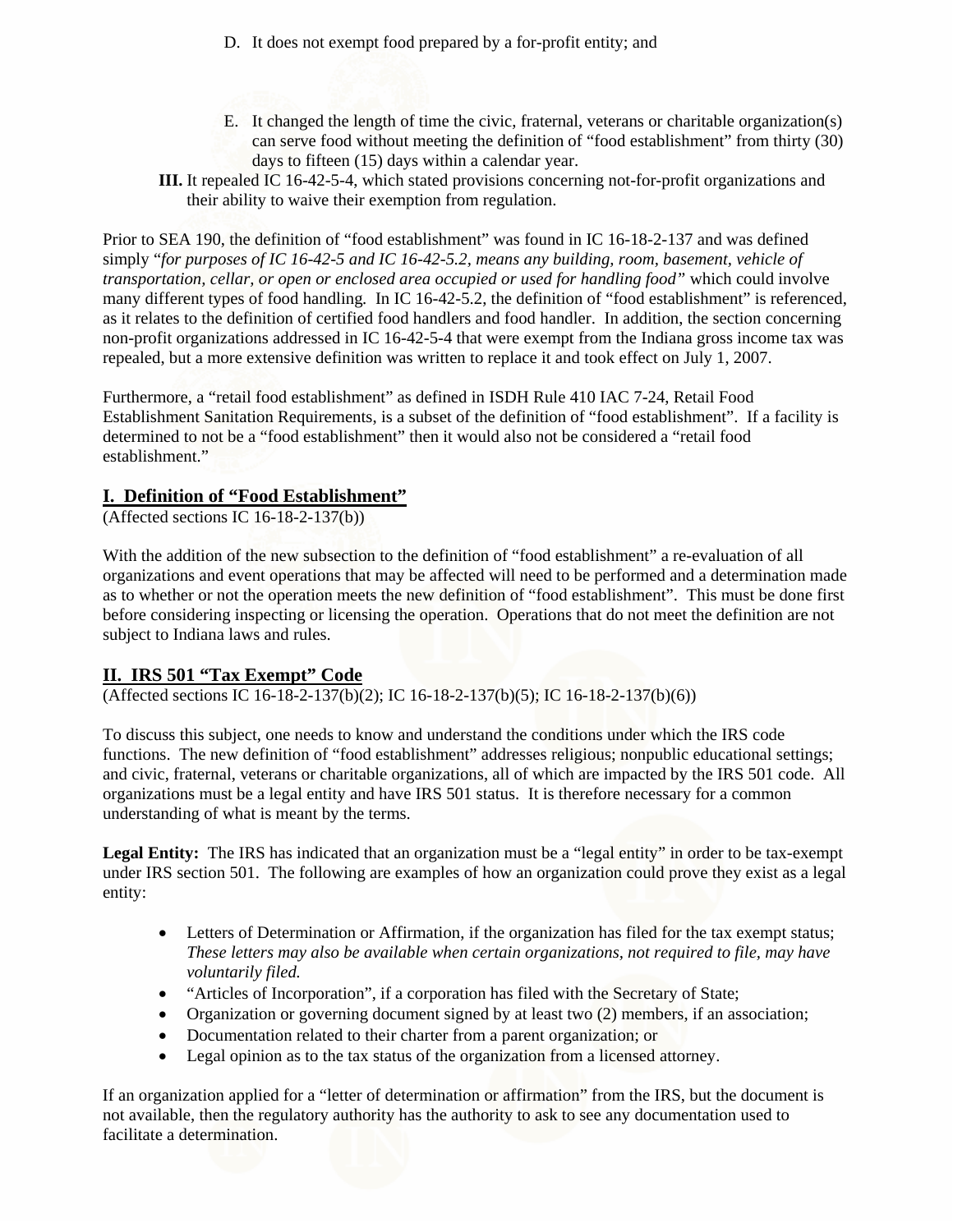Documentation of activity, such as banking account statements, book ledgers, invoices and volunteer schedules or rosters, do not qualify as proof of a legal entity.

**Types and Examples of IRS 501 Organizations:** There are certain rules or criteria that the different subclasses of IRS 501 must abide by. A charitable organization is organized and operated exclusively for religious, educational, scientific or other charitable purposes and is the broadest category. For example, all **IRS 501(c)(3)** organizations, including churches and religious organizations, must abide by the following:

- Their net earnings may not inure to any private shareholder or individual
- They must not provide a substantial benefit to private interest
- They must not devote a substantial part of their activities to attempting to influence legislation
- They must not participate in, or intervene in, any political campaign on behalf of (or in opposition to) any candidate for public office
- The organization's purposes and activities may not be illegal or violate fundamental public policy

Examples of **tax-exempt section 501(c)(4) "civic"** organizations are: volunteer fire departments, homeowners associations, and civic associations whose primary purpose is for social welfare. These do not include campaign committees related to political activity.

Examples of **tax-exempt section 501(c)(8) or (10) "fraternal"** organizations are: Moose, Optimist, Shriners and Jaycees that must operate under the "lodge" system with a parent organization. Organizations, such as the Knights of Columbus or the Masons, have similarities to religious organizations, but are considered to be separate "fraternal" organizations under the IRS code. according to the IRS and fall under either subsection 8 or 10 as tax exempt.

Examples of **tax-exempt section 501(c)(19) "veterans"** organizations are: American Legion, Veterans of Foreign Wars, and Eagles that must meet the following specific criteria:

- To promote the social welfare of the community (that is, to promote in some way the common good and general welfare of the people of the community).
- To assist disabled and needy war veterans and members of the U.S. Armed Forces and their dependents and the widows and orphans of deceased veterans.
- To provide entertainment, care, and assistance to hospitalized veterans or members of the U.S. Armed Forces.
- To carry on programs to perpetuate the memory of deceased veterans and members of the Armed Forces and to comfort their survivors.
- To conduct programs for religious, charitable, scientific, literary, or educational purposes.
- To sponsor or participate in activities of a patriotic nature.
- To provide insurance benefits for its members or dependents of its members or both.
- To provide social and recreational activities for its members.

Examples of **tax-exempt 501(c)(3) charitable** organizations are the nonprofit and nongovernmental hospitals, old-age homes, animal shelters, Red Cross chapters, the United Way, and Goodwill Industries.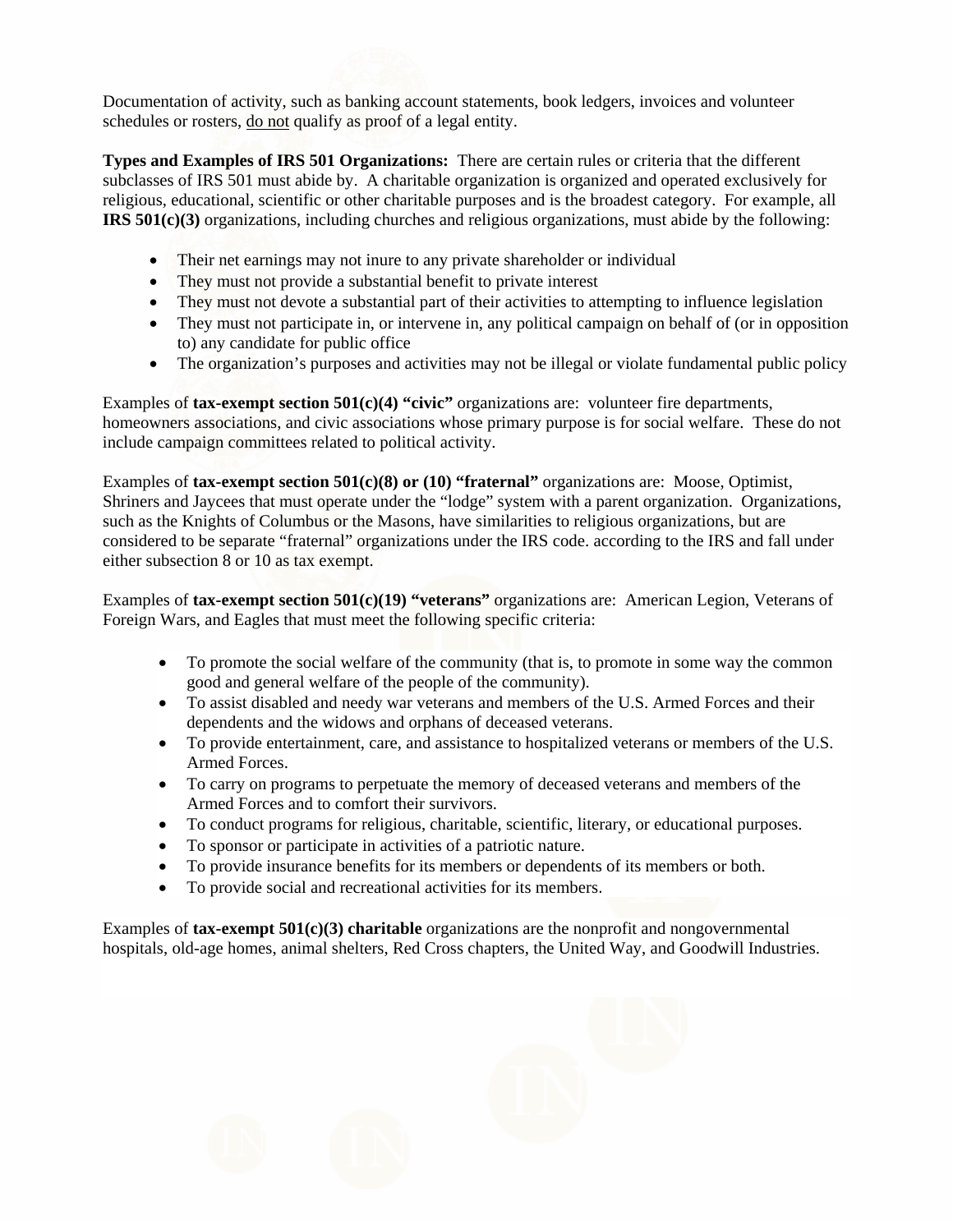# **A. Identification of the Organizations**

(Affected sections IC 16-18-2-137(b)(2); IC 16-18-2-137(b)(5); IC 16-18-2-137(b)(6)

In review of IC 16-18-2-137, there is no reference to churches separate from a religious organization. However, to discuss the IRS code it is necessary for church and religious organizations to be separated. The IRS requirements are different for each type of organization.

**Church:** The term "church" is not defined in law and is intended to be used broadly in the sense that it would cover any place of worship, including, but not limited to, churches, synagogues, temples, and mosques. It also includes conventions and associations of churches, as well as integrated auxiliaries of a church.

A **"**church**"** is never required to file Form 1023 to be tax-exempt. Form 1023 is the document that most other organizations submit to the IRS to apply for tax-exempt status. Churches also do not have to file Form 990. Form 990 is the annual tax filing form that most other 501 tax-exempt organizations file with the IRS to continue their tax-exempt status. Still however, the organization must comply with all the other legal requirements for section 501(c)(3) organizations (described above). The IRS considers the following criteria in determining whether an organization is a church:

- Distinct legal existence
- Recognized creed and form of worship
- Definite and distinct ecclesiastical government
- Formal code of doctrine and discipline
- Distinct religious history
- Membership not associated with any other church or denomination
- Organization of ordained ministers
- Ordained ministers selected after completing prescribed courses of study
- Literature of its own
- Established places of workshop
- Regular congregations
- Regular religious services
- Sunday schools for the religious instruction of the young
- Schools for the preparation of its members

An integrated auxiliary of a church refers to a type of organization that is related to a church or convention or association of churches, but is not such an organization itself. In general, the IRS will treat an organization that meets the following three (3) requirements as an integrated auxiliary of a church. The organization must:

- Be described both as an IRS  $501(c)(3)$  charitable organization and as a public charity under IRS  $509(a)(1)$ ,  $(2)$  or  $(3)$ ; (Note: Section 509 is not relevant for purposes of this document.)
- Be affiliated with a church or convention or association of churches; and
- Receive financial support primarily from internal church sources as opposed to public or governmental sources.

Examples are men's and women's organizations, seminaries, mission societies and youth groups as long as they meet the first two (2) bullets above.

There are obvious difficulties with these parameters for regulators in making these types of distinctions, but if necessary, these attributes can be verified.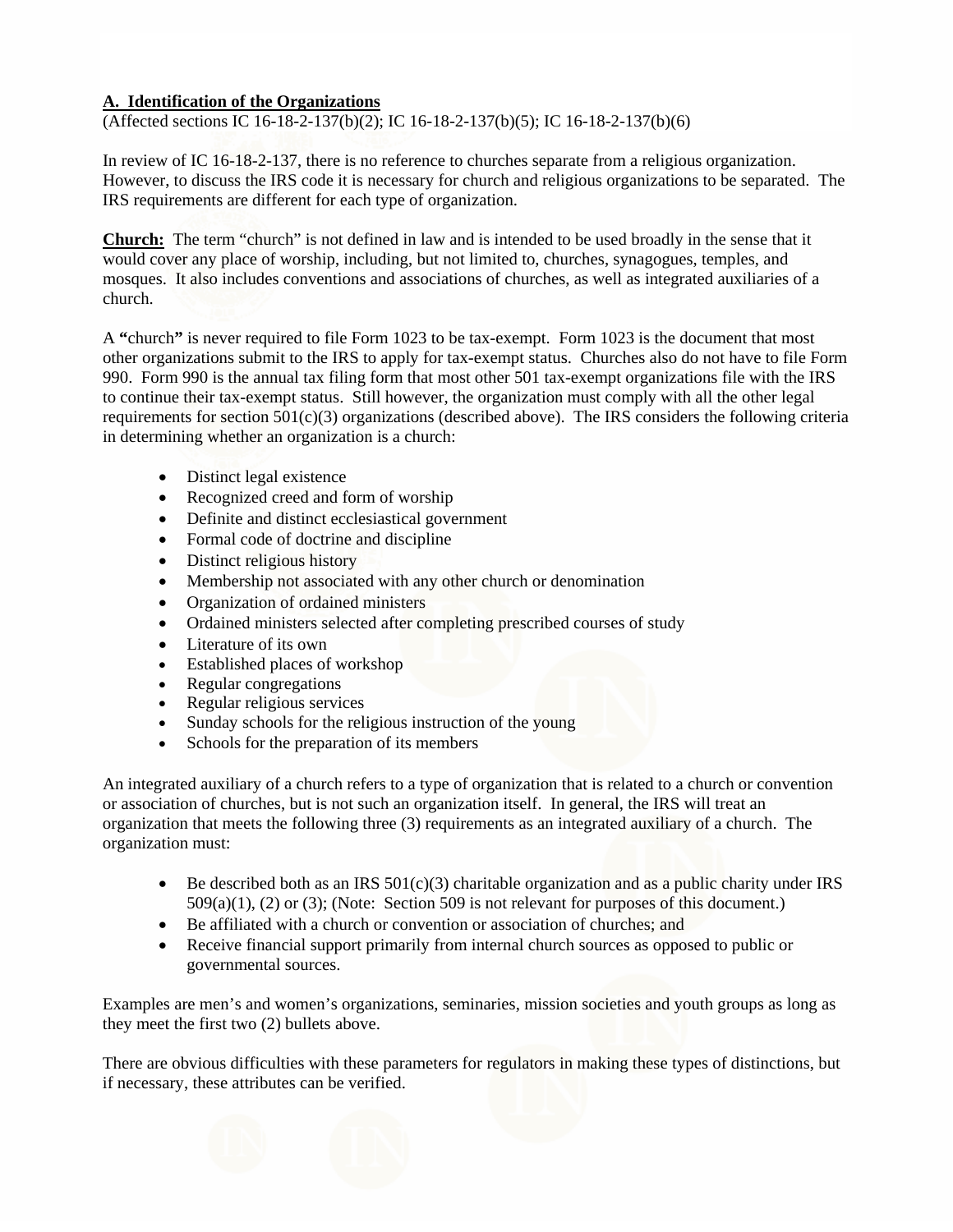**Religious organizations**: Religious organizations that are not churches would include nondenominational ministries, interdenominational and ecumenical organizations (other than associations of churches) whose principal purpose is the study or advancement of religion, rather than the practice of worship.

- These entities would have 27 months from the inception of the organization to file Form 1023 for IRS to recognize their tax-exempt status unless they have less than \$5,000 in average annual gross receipts.
- If the religious organization has less than \$25,000 in average annual gross receipts, it does not have to file Form 990.

The IRS takes a broad view of religious purposes (encompassing much more than just churches) and educational purposes (more than just schools). See Internal Revenue Manual (IRM) 7.25.3 for a discussion of such purposes under IRS 501(c)(3): http://www.irs.gov/irm/part7/index.html

**Organizations organized for educational purpose in a nonpublic educational setting:** For nonpublic educational settings, the IRS has provided the following as pertinent points in making the determination:

- Nonpublic educational settings are more inclusive than just private schools.
- All children's organizations, such as baseball little leagues; boys and girl scouts; YMCA's; and YWCA's are all considered forms of nonpublic educational settings for children.
- Many of these organizations do not have their own tax-exempt status under IRS code section 501, but are usually sponsored by another umbrella organization, such as a school, church or national association office.
- Also included are parent-teachers associations, parent booster clubs, and other loosely knit organizations affiliated with the umbrella organization.

Schools that are funded by taxpayer dollars with school boards populated by members elected or appointed by citizen voters or other officials, are not tax-exempt under IRS code section 501 and therefore, are considered "food establishments."

- Any auxiliary operations, such as concession stands and fund raisers operated by booster clubs, would need to have their own tax-exempt status under IRS code section 501, since the public school does not have such exemption and; therefore, cannot act in the capacity as the umbrella organization.
- The booster club would need to have the same tax-exempt status under IRS code section 501 as any other non-profit civic, fraternal, veterans or charitable organization.
- Very small IRS  $501(c)(3)$  public charities (less than \$5,000 average annual gross receipts) are not required to apply for 501(c)(3) status in order to be exempt.

**Civic, Fraternal, Veterans and Charitable organizations:** The same determinations will have to be made on civic, fraternal, veterans and charitable organizations as with the religious and non-public educational organizations. The organization must tax-exempt under section 501 of the IRS code or they would be considered "food establishments". They may or may not be IRS  $501(c)(3)$ , but must have at least an IRS 501 status.

# **B. Events or Celebrations**

(Affected sections IC 16-18-2-137(b)(2); IC 16-18-2-137(b)(5); IC 16-18-2-137(b)(6)

Even though the organization(s) has a tax-exemption under section 501 of the IRS code, the food served by church, religious, civic, fraternal, veteran, or charitable organization, must be centered on an **"**event" or "celebration" held for the benefit of the organization. Examples of event(s) or celebration(s), as mentioned in the statute include, but are not limited to, events, such as pitch-ins, funeral dinners, wedding receptions, etc. and others as listed in the law. A concession stand operated at a nonpublic educational setting, such as a private school sporting event would be an example of an event not considered to be a "food establishment",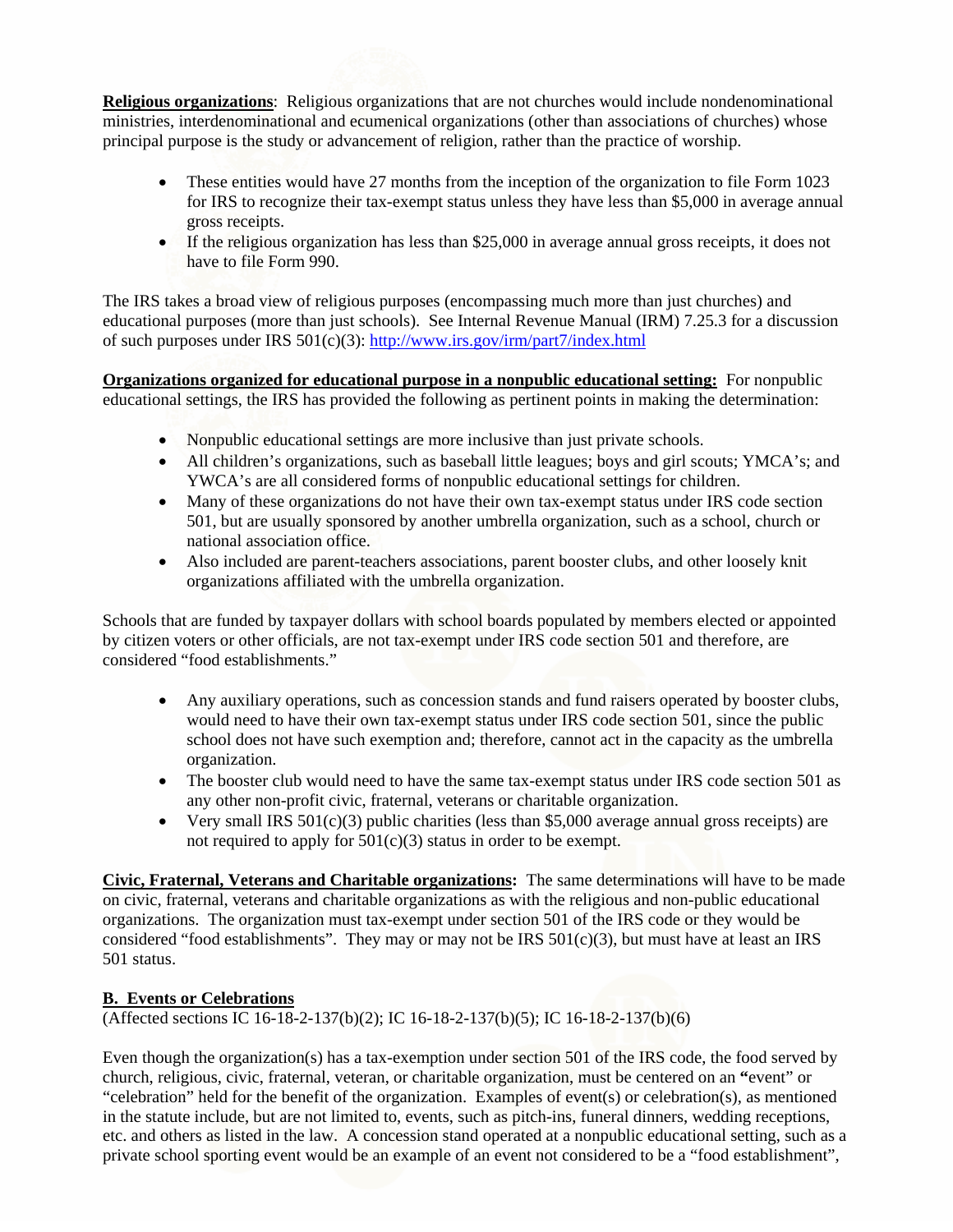as it is connected with an event sponsored by the umbrella organization. All event type functions would be activities not meeting the definition of a "food establishment".

The operation of a food pantry or food bank is an example of an activity which should be evaluated on a case by case basis. A food pantry or food bank could be operated in connection with an event or celebration. There are, however, food pantries or food banks that could be operated routinely and not be associated with an event. The "non-event" activities would be classified as a "food establishment".

If a food bank or pantry is determined to not meet the definition of a "food establishment", it is important to know that the Food Drug and Cosmetic (FDC) Act (IC 16-41-1 through IC 16-42-2) provides limited authority to conduct a complaint investigation or a recall effectiveness check. These operations will often receive donated and/or salvaged foods. It is therefore important that these facilities be visited in the event of a serious situation, such as a canned food botulism recall. However, it is strongly recommended that the FDC Act not be used to perform **routine** inspections on operations that do not meet the definition of a "food establishment".

# **C. Extensive Menu**

(Affected sections IC 16-18-2-137(b)(5)

Webster's Dictionary defines "extensive" as "having broad extent, far and wide" which does little to define at what point a food operation is extensive. However, IC 16-42-5.2 provides an exemption from food handler certification if the operation is limited to the following:

- (1) Heating or serving precooked foods.
- (2) Preparing or serving a continental breakfast such as rolls, coffee, juice, milk, and cold cereal.
- (3) Preparing or serving nonalcoholic or alcoholic beverages that are not potentially hazardous beverages or ice.
- (4) Preparing or serving packaged or unpackaged foods that are not potentially hazardous foods, including elephant ears, funnel cakes, cotton candy, confectionaries, baked goods, popcorn, and chips and grinding coffee beans.
- (5) Providing prepackaged food in its original package.

For lack of anything more explicitly defined in law on "extensive" food handling, the Indiana State Department of Health (ISDH) considers the aforementioned list to describe what is not extensive and can be done in a restaurant or cafeteria operated by a religious or nonpublic educational setting without meeting the definition of a "food establishment". Examples of food items are provided on the Food Protection Program website under Food Handler Certification. The following website details examples of foods practices that are covered and not covered under this law: <http://www.in.gov/isdh/regsvcs/foodprot/index.htm>

Therefore, if a restaurant or cafeteria type operation operated by these organizations serves more than the aforementioned list, then they are serving an extensive menu and should be regulated.

#### **D. For-Profit Entities**

(Affected sections IC 16-18-2-137(b)(5); IC 16-18-2-137(c)

In IC 16-18-2-137, subsections (b)(5) and (6), addresses events where a for-profit entity may be contracted to provide food for a church, religious, civic, fraternal, veteran or charitable organization(s). In these situations, the "for-profit entity" would be considered a "food establishment" and the food prepared by the "for-profit entity" would be subject to the applicable laws and rules. This would include instances where an organization hires the for-profit entity to prepare food that is supplied by the organization. However, any food prepared and donated by the members of the organization(s) and used at the same event would not be regulated.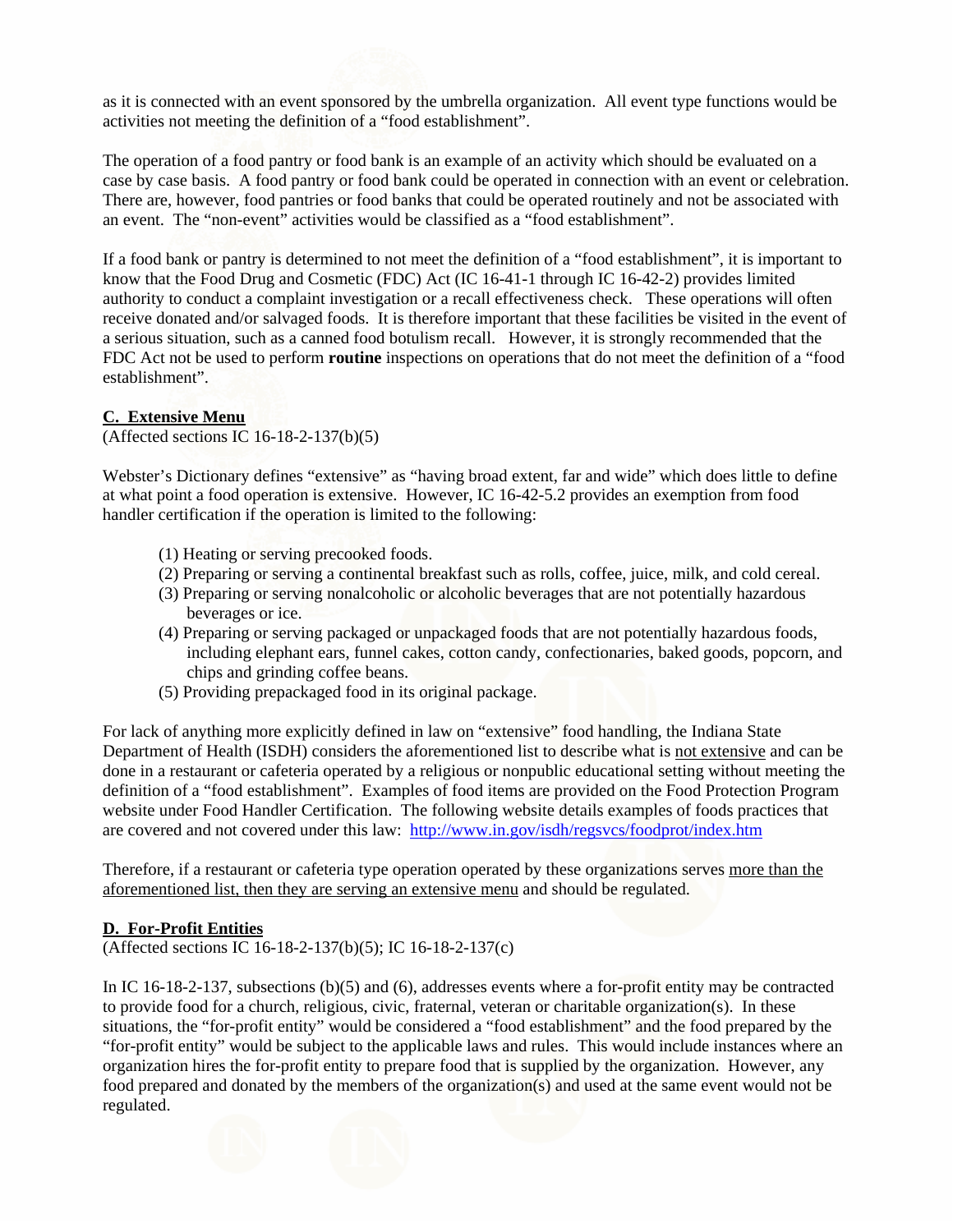# **E. From Thirty (30) Days to Fifteen (15) days**

(Affected sections IC 16-18-2-137(b)(6)

In previous years, the civic, fraternal, veteran or charitable organization(s) were allowed to operate for 30 days or less per calendar year and they were not considered "food establishments". The new definition of "food establishment" changes the time frame from thirty (30) days or less per calendar year to fifteen (15) calendar days or less per year.In other words, if a civic, fraternal, veteran or charitable organization(s) operates a food operation for more than fifteen (15) calendar days per year, they meet the definition of a "food establishment".

## **III. IC 16-42-5-4 Repealed**

(Affected section IC 16-18-2-137(b)(6)

It is no longer possible for not-for-profit entities desiring to be regulated to waive their right to exemption, since the waiver of exemption was repealed.

If an organization, which has been determined to not meet the definition of a "food establishment", requests to have a food safety evaluation of their operation conducted by a health department representative, such a courtesy evaluation may be conducted. This evaluation should only be done as a public service consultation and not regulatory. Conclusions cited can be made in writing, but cannot be considered violations of a law or rule. Statements should reflect that the conditions or processes cited are based on generally accepted food safety principles instead of a reflection of noncompliance with a law or rule. These comments should be written on a medium, such as blank paper and not on an inspection form.

In addition, organizations found not to meet the definition of "food establishment" are not subject to any additional requirements, such as registration with a LHD. Such activities are a form of regulation that can not be applied to these organization(s) or event(s).

## **CONCLUSION**

The significant changes to the definition of "food establishment", which is the basis for determining whether or not a food operation is subject to compliance with certain public health laws and rules, now requires each potential "food establishment" be assessed, based on this guidance, and a decision be made by the regulatory authority. If it is determined that an organization does not meet the definition of "food establishment", thus making it not amenable to the laws and rules, it is recommended that the situation be documented for evidentiary and historical purposes. One never knows when the situation may need to be reviewed in the future.

In addition, attached are appendixes, which represent examples of events and organizations which, do meet the definition of a "food establishment", as well as a list of organizations that do not meet the definition. See appendix A and B.

Attached are decision trees, see Appendix C, which have been developed for each of the four (4) main categories, "church; religious organization; non-public educational settings; and civic, fraternal, veterans and charitable organizations. They are to be used as a tool, along with your understanding of this guidance document, to assist in making determinations whether or not an organization meets the definition of a "food establishment". These tools follow the progression of this guidance document and must be used in conjunction with the guide for maximum benefit.

For information regarding the status of an organization that has applied for and received recognition of IRS 501, call 1-877-829-5500 or writing to:

Internal Revenue Service EO Determinations P.O. Box 2508 Cincinnati, OH 45202 Fax number 513-263-3522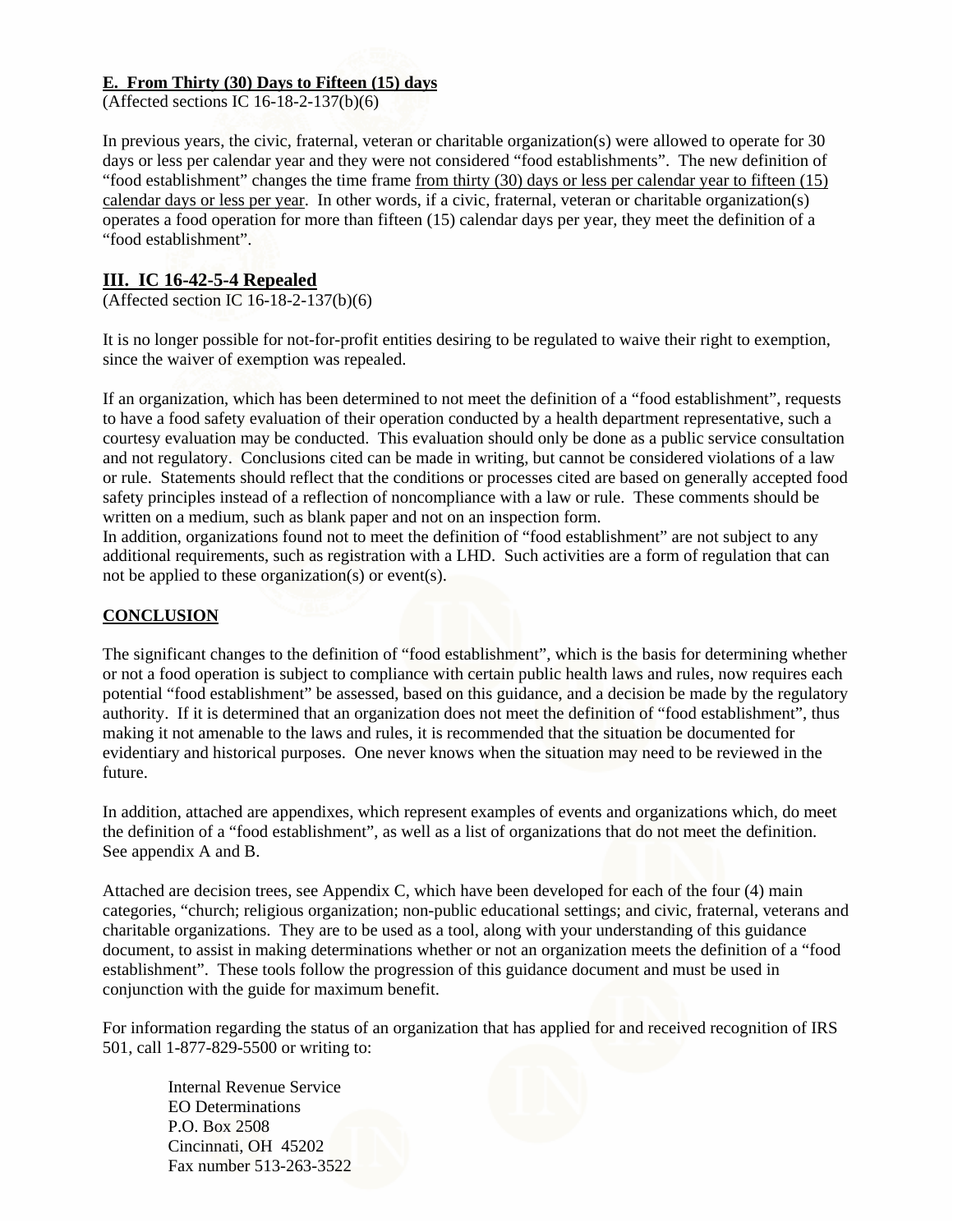The following URL addresses may help with your understanding the IRS 501 Code:

<http://www.irs.gov/irm/part7/ch10s03.html#d0e84851> <http://www.irs.gov/irm/part7/ch10s04.html#d0e85030> <http://www.irs.gov/formspubs/lists/0,,id=97796,00.html> <http://www.irs.gov/irm/part7/ch10s24.html>Forms <http://www.irs.gov/pub/irs-pdf/p1828.pdf> Church and Religious Organization Guide

In addition, the following websites were recommended by the IRS as good resources for checking on an organization's IRS 501 status:

http://tfcny.fdncenter.org/990s/990search/esearch.php http://www.guidestar.org/index.jsp http://www.eri-nonprofit-salaries.com/index.cfm?FuseAction=NPO.Search

It is best to type or copy and paste these URL address into your web browser.

If you have questions regarding this topic or this document, please contact the Food Protection Program at 317-233-7360 or your area Food Protection Program representative.

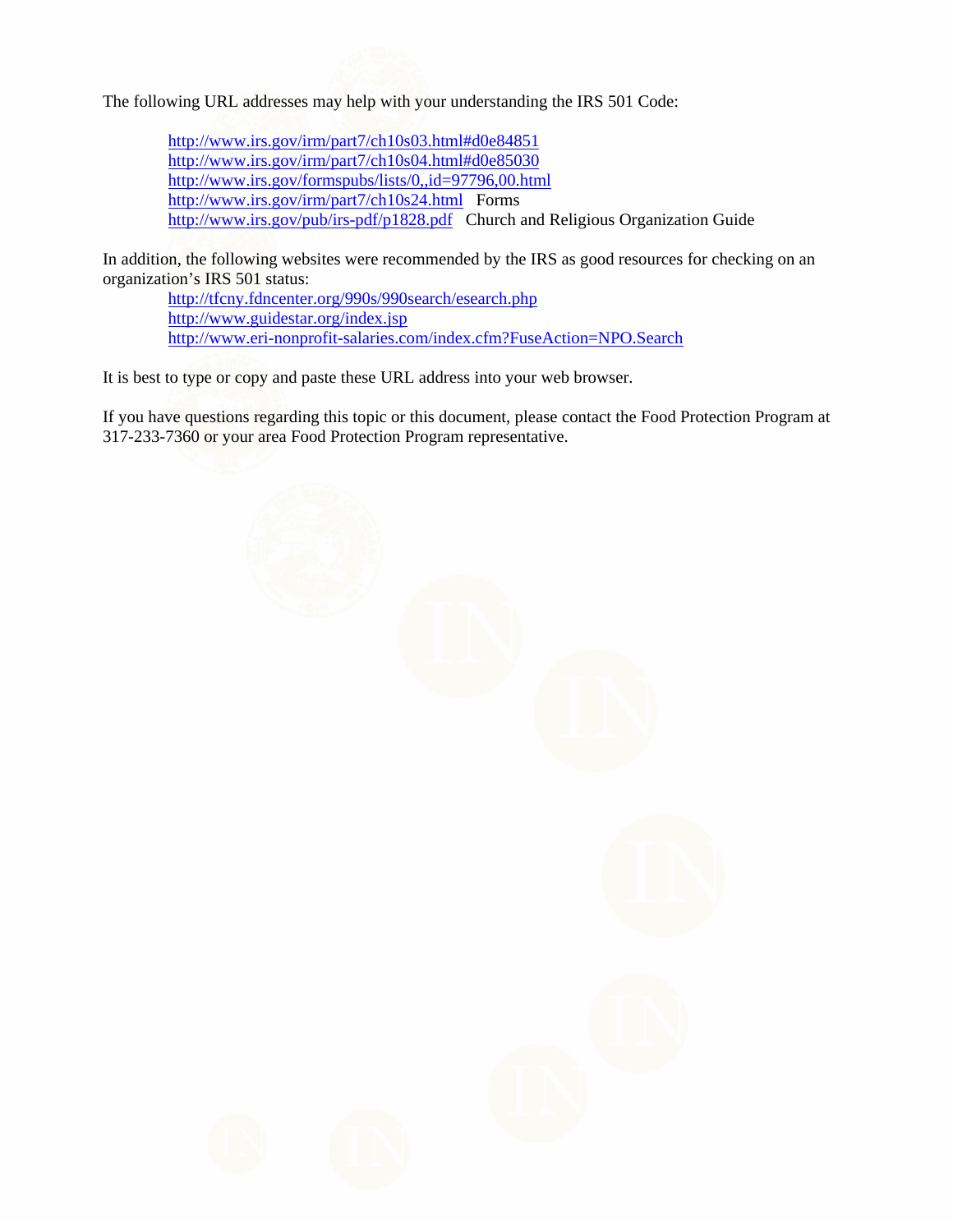#### **Appendix A**

#### **Examples of Entities that are not a "Food Establishment"**

- •A private home used for personal living such as preparing food for themselves or their guests free of charge
- •Parochial schools and private universities that have pitch-ins, private parties, or any other event that benefits the school or university
- •Churches that have ceremonies and private events that benefit the organization and its members, such as funeral dinners, pitch-ins, wedding receptions, communions and other similar types of events
- •Vehicles delivering food for Meals on Wheels, Salvation Army, Red Cross or church members delivering meals to the needy or homeless; vehicles used for delivery to/from Area on Aging Senior centers
- •Family reunions anywhere, private parties anywhere, wedding receptions anywhere, funeral dinners anywhere, wakes and open houses anywhere
- •Parochial/private schools and private universities, and auxiliary organizations related to these entities that have concession stands, bake sales, popcorn sales or any other activity connected to an event that benefits the school or university
- •Churches that have ceremonies and private events that benefit the organization and its members, such as bake sales, pitch-ins, chili and spaghetti dinners, pizza fund raisers and popcorn sales
- •Bake sales; chili, spaghetti, steak and pork chop dinners; fish fries; pizza fund raisers; and popcorn sales occurring not more than 15 calendar days per year that are operated by Indiana non-profit organizations, such as civic, fraternal, veterans or other charitable organizations under IRS 501
- •Boy Scout Troop holding a chili dinner open to the public if the sponsoring organization has IRS 501 status
- •Baseball little league concession stands if the organization(s) has IRS 501 status
- •Home economic and culinary classes where food is prepared and consumed by the class students or their guests, such as family members or close friends of the students. This does not include a restaurant operated by the culinary students for anyone to consume food provided by the class.
- •A church which operates a food bank intermittently in conjunction with an event or celebration
- •A coffee shop with purchased pastries served and operated by a ministry of a church (outreach, youth group, seniors fellowship)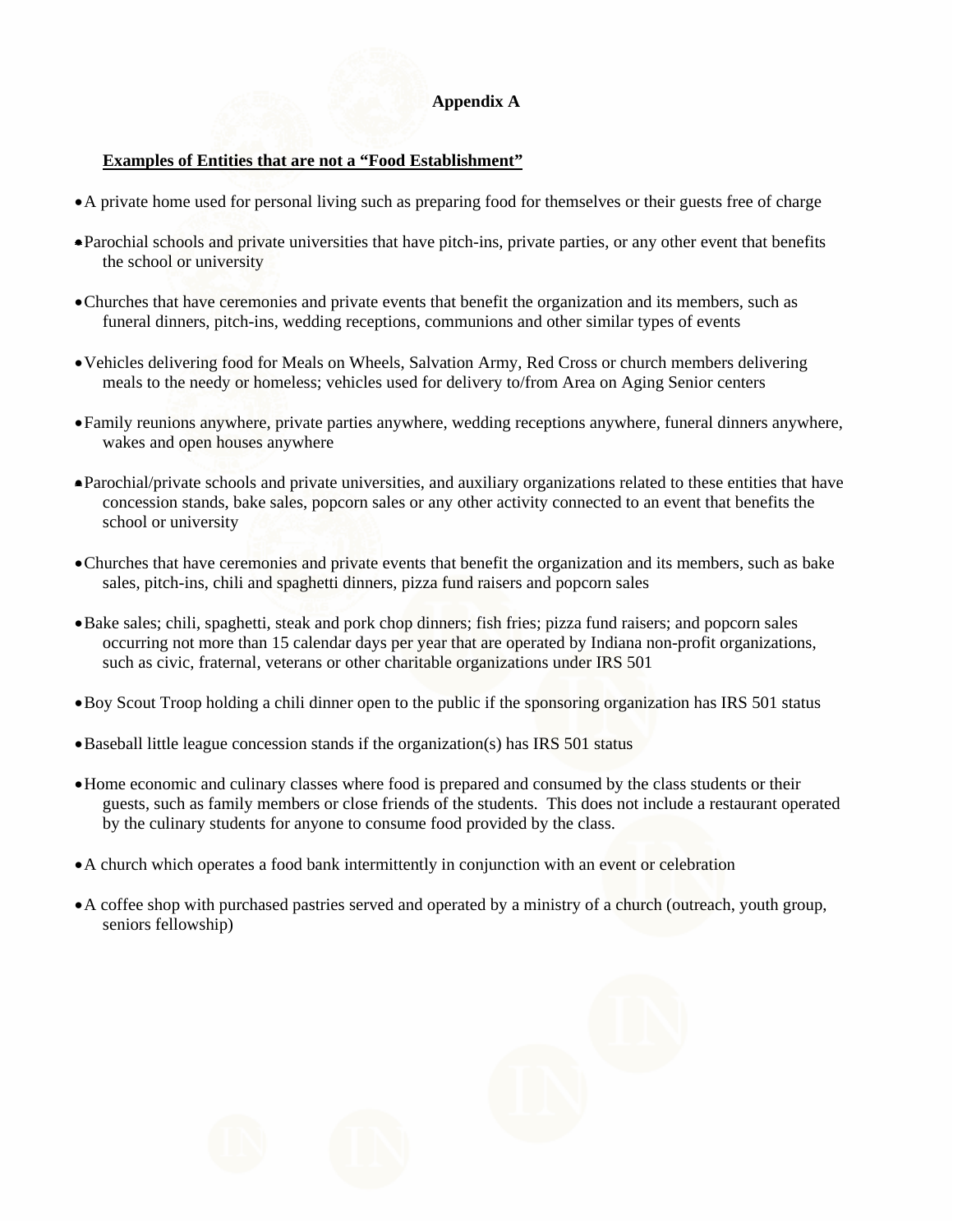#### **Appendix B**

#### **Examples of Entities that are a "Food Establishment"**

- •A produce stand set up at the corner of a private lot selling whole or cut produce
- A building on a private lot being used for the business (advertising  $\&$  some fee) of processing game animals
- •A retail honey processor (see honey processor guidance document)
- •A retail maple syrup processor (see maple syrup guidance document)
- •An individual making apple cider/wine/fresh, frozen, dried, cooked meat or produce/baked goods/meals for sale
- •Bake sales; chili, spaghetti, steak and pork chop dinners; fish fries; pizza fund raisers; and popcorn sales occurring **for more than 15 calendar days** per year that are operated by organizations, such as civic, fraternal, veterans or other charitable organizations tax exempt under IRS code section 501
- •Bake sales; chili, spaghetti, steak and pork chop dinners; fish fries; pizza fund raisers; and popcorn sales that are operated by organizations, such as civic, fraternal, veterans or other charitable organizations **not** tax exempt under IRS code section 501
- •A "for-profit entity" contracted by a religious, educational, civic, fraternal, veterans or charitable organization to prepare food for religious, educational, civic, fraternal, veterans or other charitable organizations' event or celebration whether the organization is exempt or not tax-exempt under I.R.C. section 501
- •An extensive menu of food prepared in a school cafeteria
- •A church operating a soup kitchen, or other regular food service production with an extensive menu of prepared items